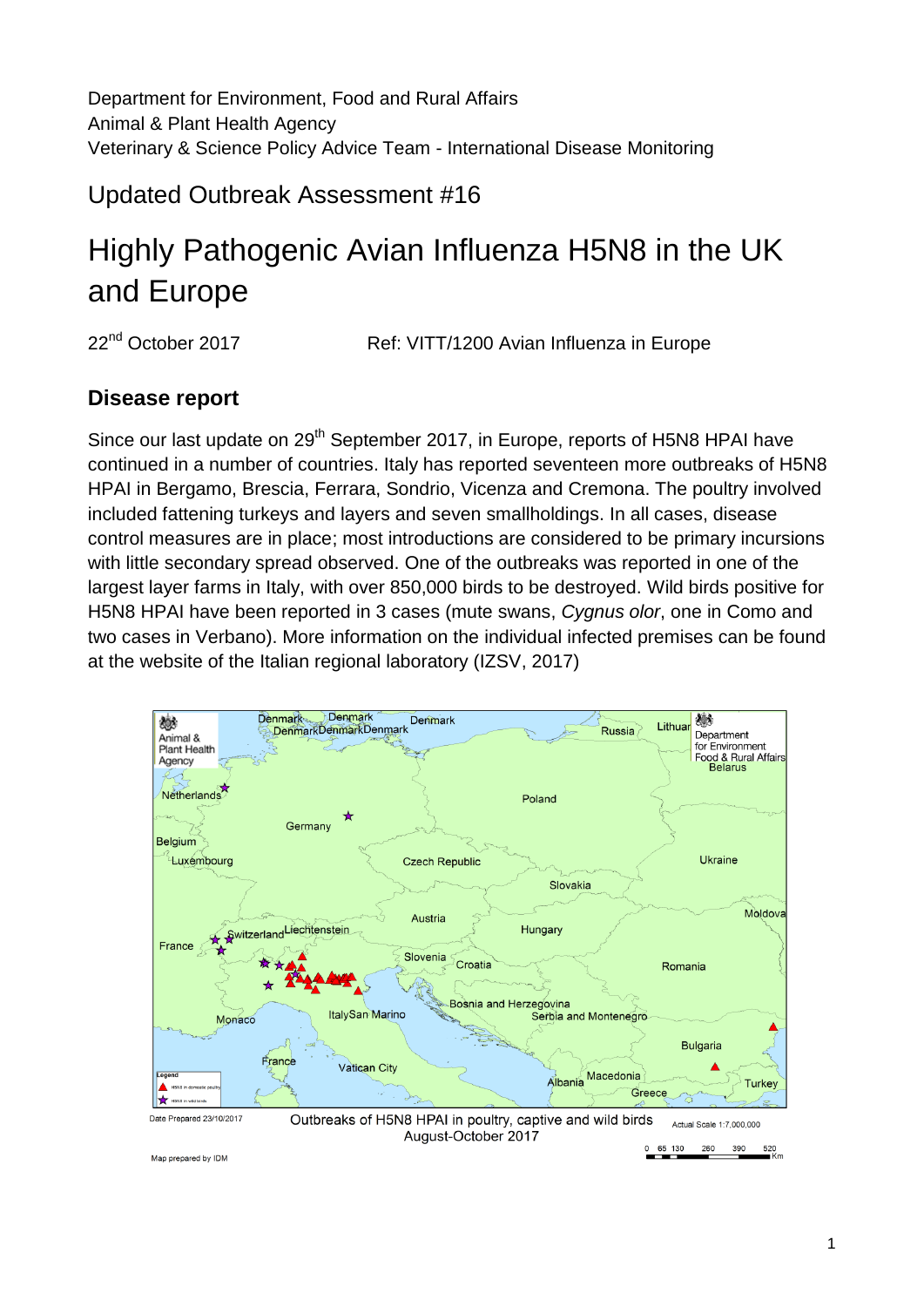Germany has reported a finding in a wild duck (species unknown) near the border with the Netherlands. They have also reported that a virus from a mute swan sampled in September is different from others previously found in that region but shows high similarities to others across Europe(Friedrich Loeffler Institute, 2017). New incursions to Europe as a whole remain a continuous risk and the increase in detections in recent days and weeks of H5N8 support local maintenance of virus and increase in risk as new waterfowl populations move and arrive within Europe.

Bulgaria has reported two outbreaks of H5N8 HPAI in poultry – one in a commercial duck unit of ~10,000 birds and the other on a backyard farm.

## **Situation assessment**

In the UK, the wild bird migration season is well under way which will bring birds from their breeding grounds in Central and North Eurasia to Europe and the UK for wintering. The findings of new incursions in wild birds in Central Europe mirrors what was occurring last year although there is a lot of uncertainty around whether we see a similar situation to that of last year.

Elsewhere, the H5N8 HPAI virus also continues to be reported in South Africa, where it is present in several regions and several poultry types. Notably, several commercial ostrich farms and hen layer farms in Western Cape Province. Nearly 2/3 of the layers present in Western Cape have now been culled as a result (2.6 million birds) although the infected birds on the ostrich farms have not been culled according to the OIE reports.

The EFSA scientific opinion on Avian Influenza and the EFSA report on the H5N8 HPAI epizootic of 2016-2017 are now published:

Link to the scientific opinion: <http://onlinelibrary.wiley.com/wol1/doi/10.2903/j.efsa.2017.4991/full> Link to the scientific report: <http://onlinelibrary.wiley.com/wol1/doi/10.2903/j.efsa.2017.5018/full>

# **Conclusion**

Given the recent findings in wild birds in Germany and the likely migration routes to the UK, the risk level for the UK for an incursion in wild birds has been raised to "**MEDIUM**". The risk for poultry remains "**LOW**" for introduction of infection onto individual premises, but will depend on levels of biosecurity which we recommend should be increased, particularly for seasonal fattening farms of poultry.

We strongly recommend that all poultry keepers (including backyard keepers) review their biosecurity measures and business continuity plans now, as the risk level may well increase in the coming weeks. They should familiarise themselves with government guidance on good biosecurity and how to report suspicion of disease appropriately.